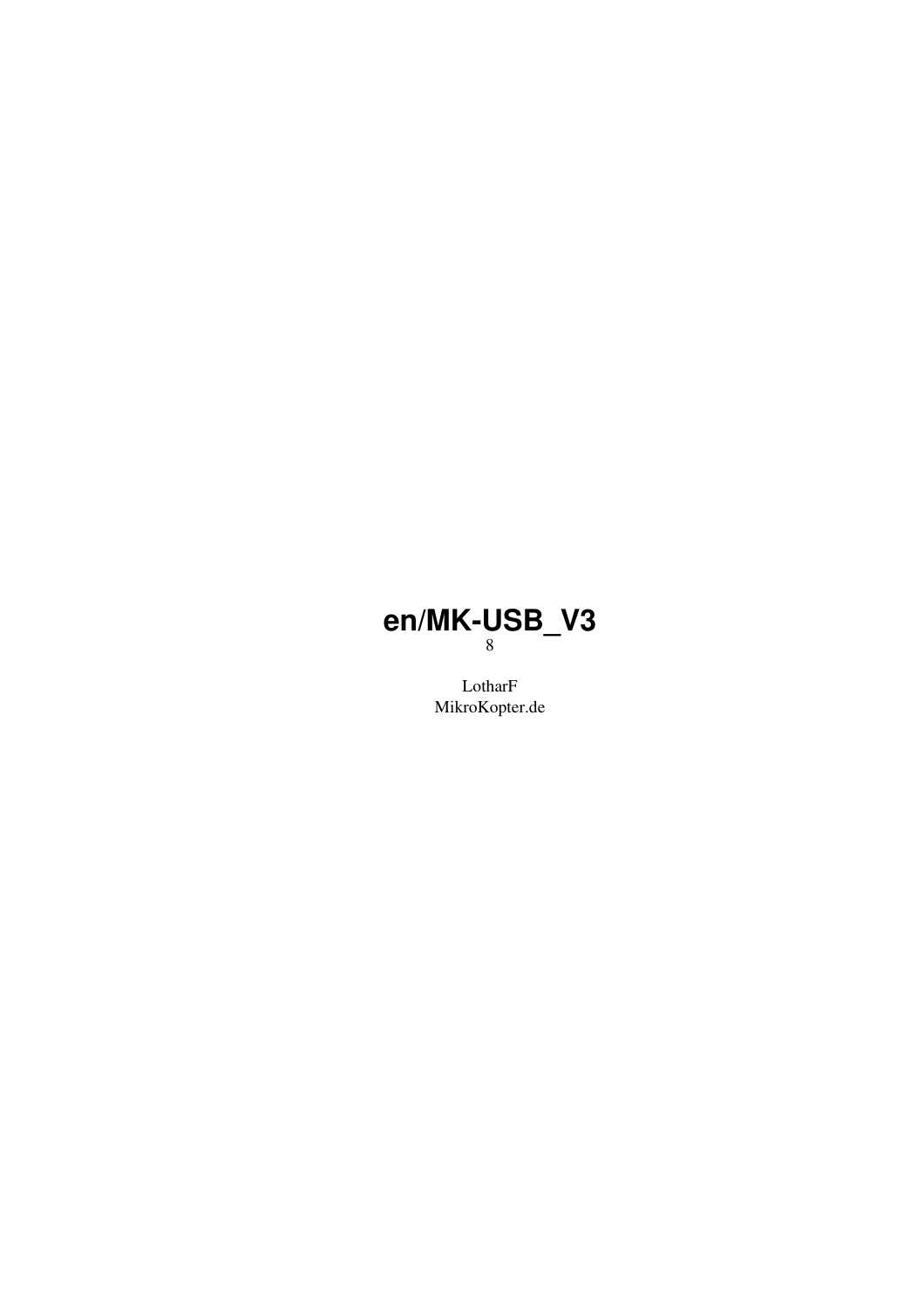#### **Contents**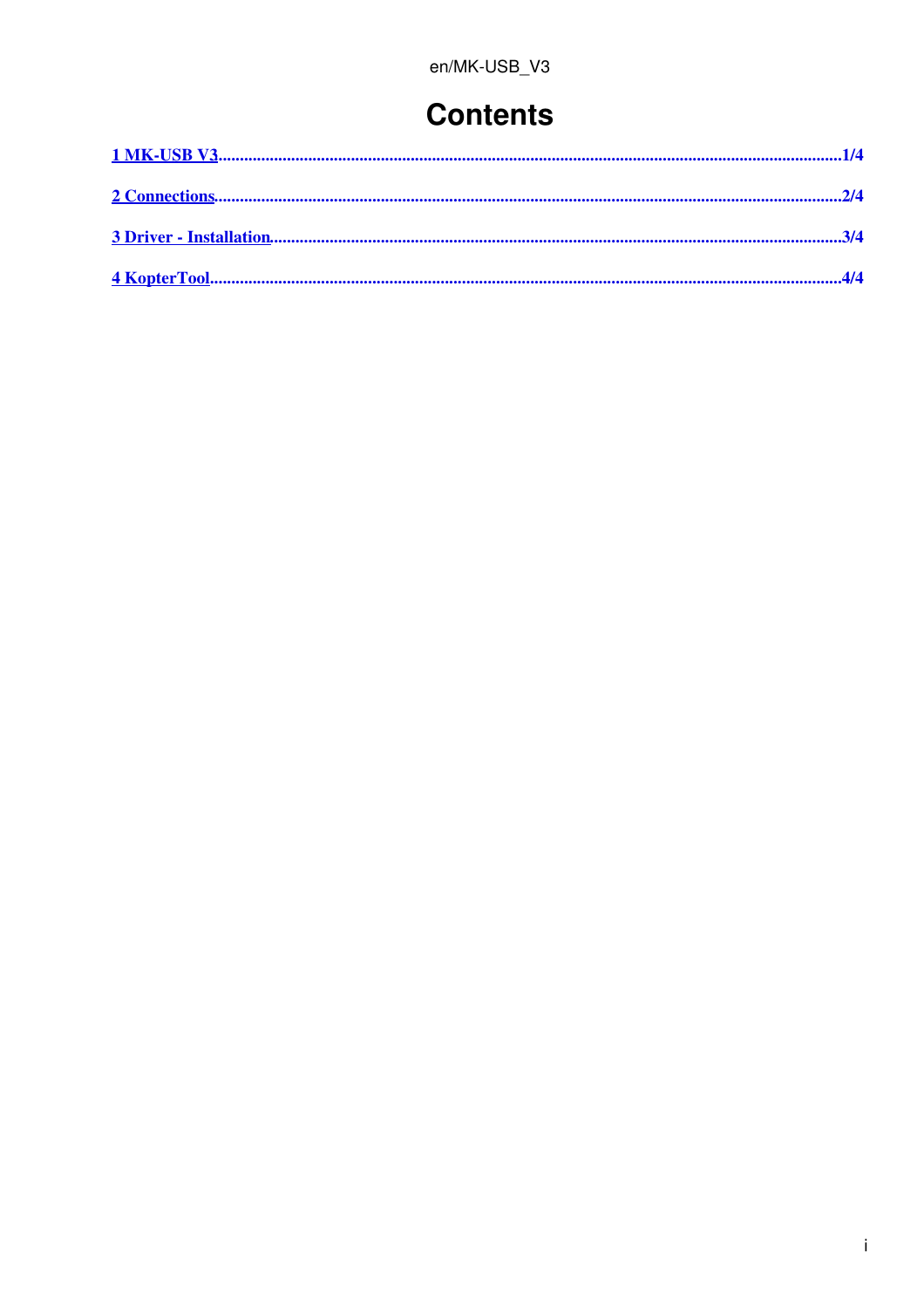## <span id="page-2-0"></span>**1 MK-USB V3**

The MK-USB is an interface to connect the MikroKopter with an Computer via the USB port. With the MK-USB you can make an software update, change the settings, see the telemetry (in the KopterTool) or send waypoints to your copter.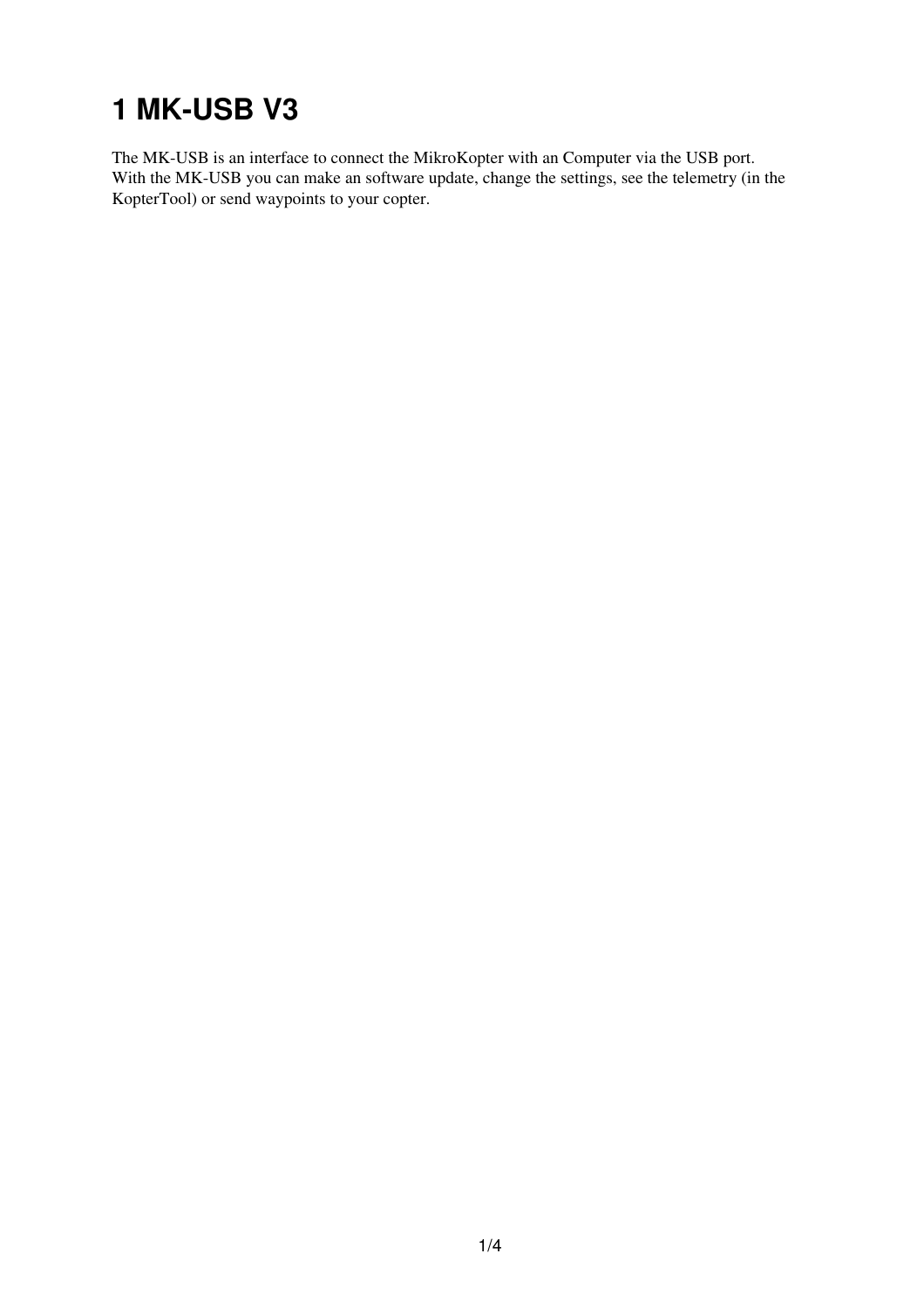### **2 Connections**

<span id="page-3-0"></span>

The MK-USB V3 has 2 connections.

• USB

-> Mini-USB connector - Connection via USB cable to the computer

• Molex

-> Connection to FlightCtrl V3.0 or other modules with suitable connection (Info: Can not be used with older FlightCtrl, NaviCtrl, BL-Ctrl)

• Jumper 5V

-> Jumper to power up a connected module

(Info: You can not power up the FlightCtrl V3.0 with the MK-USB V3. The FlightCtrl is supplied via the lipo.)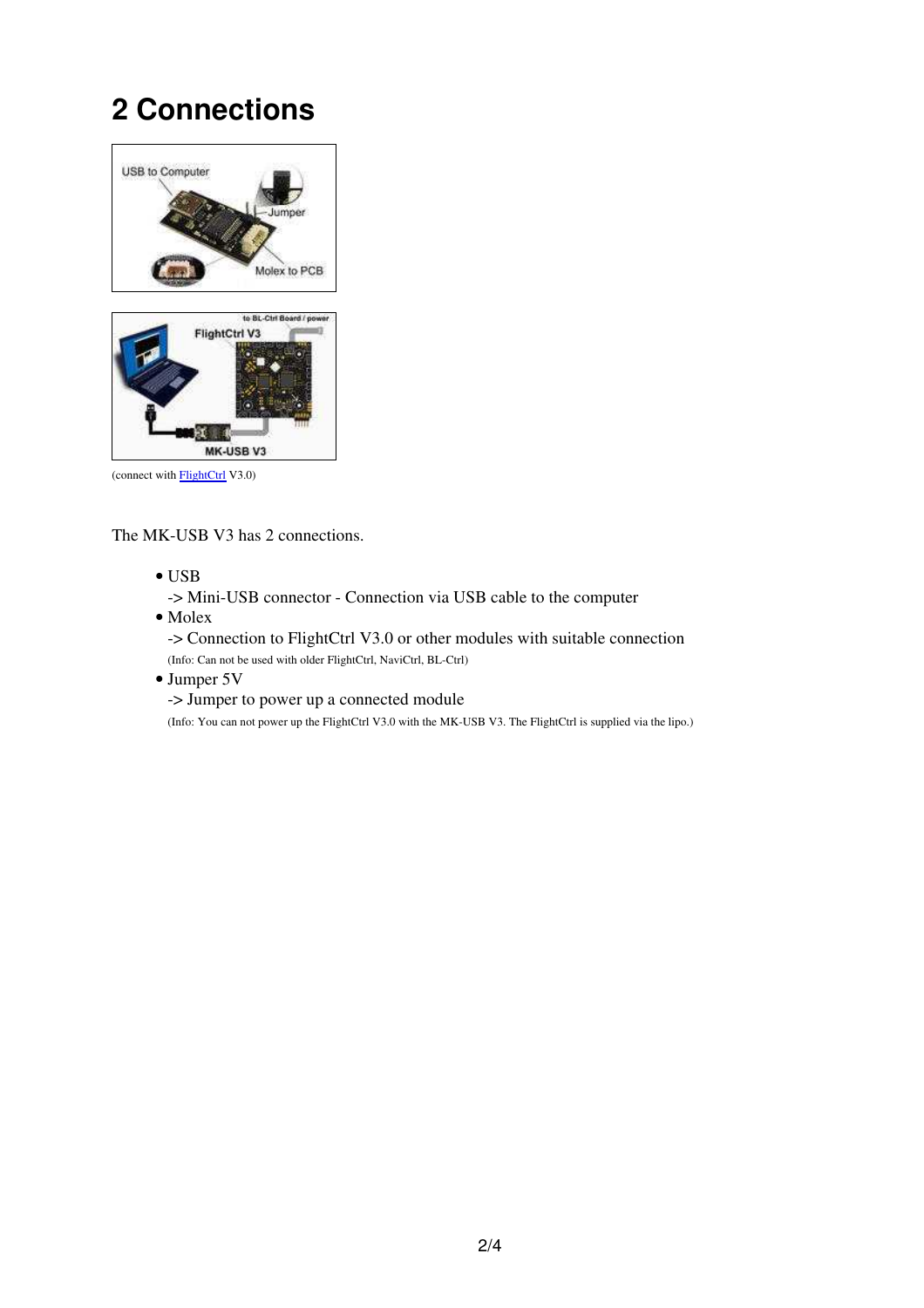#### <span id="page-4-0"></span>**3 Driver - Installation**

To use the MK-USB V3 with your computer you have to install a driver. If the MK-USB is connected the first time with your computer the driver will normally installed automatically. For this the computer need an internet connection.

| Sandha-Manager                                                                           |  |  |
|------------------------------------------------------------------------------------------|--|--|
|                                                                                          |  |  |
| 运量加紧                                                                                     |  |  |
| AkooKogto<br><b>FCMAIN GEOM &amp; LE</b><br><b>COLLECTABLE</b><br><b>Di Cassial Boun</b> |  |  |
| <b>DESIGN</b>                                                                            |  |  |
| <b>R</b> Dratke<br>Педариально<br>Anti-Picture Planty House                              |  |  |

(Device Manager)

If the driver is installed correct the MK-USB gets automatically a new free COM port.

In the "Device-Manager" you can check the new COM Port. With the keyboard shortcut "Windows + Break", you can quickly open the Device Manager.

If the driver is not installed automatically you can download it here: **[VCP-Treiber](http://www.ftdichip.com/Drivers/VCP.htm)**

(How to install a driver in the "Device-Manager" you can find in the [Internet.](https://www.google.de/search?q=install+driver+manually&ie=utf-8&oe=utf-8&channel=rcs&gws_rd=cr&ei=FCazV6LzH-iagAa0jaHACg))